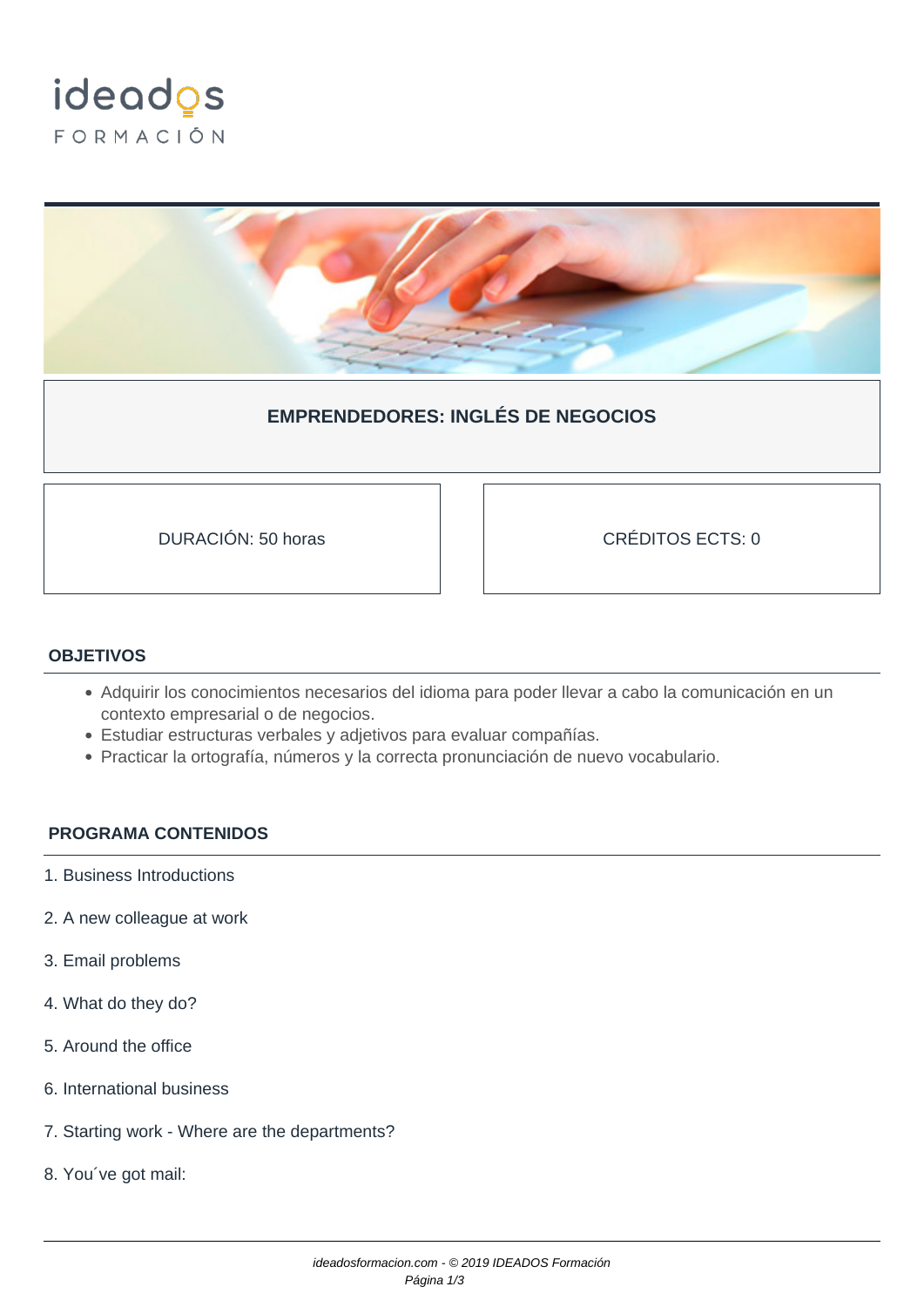

9. In this section the student will answer the spoken questions the tutor has prepared and plan and write an email following the tutor´s written instructions

- 10. The tutor will give feedback on this work.
- 11. Starting work Where are the departments?
- 12. A business lunch
- 13. Company rules
- 14. Working life
- 15. What?s my job?
- 16. A busy day at the office
- 17. Fire drill There is a fire!
- 18. The company secretary
- 19. Where?s my pen?
- 20. Where is the manager?s office?
- 21. Responsibilities
- 22. How many messages?
- 23. Business trip
- 24. Health and safety An accident at work
- 25. How was the trip?
- 26. Comparing companies
- 27. He?s talking to the boss
- 28. What time is the meeting?
- 29. A guest at work
- 30. My last job